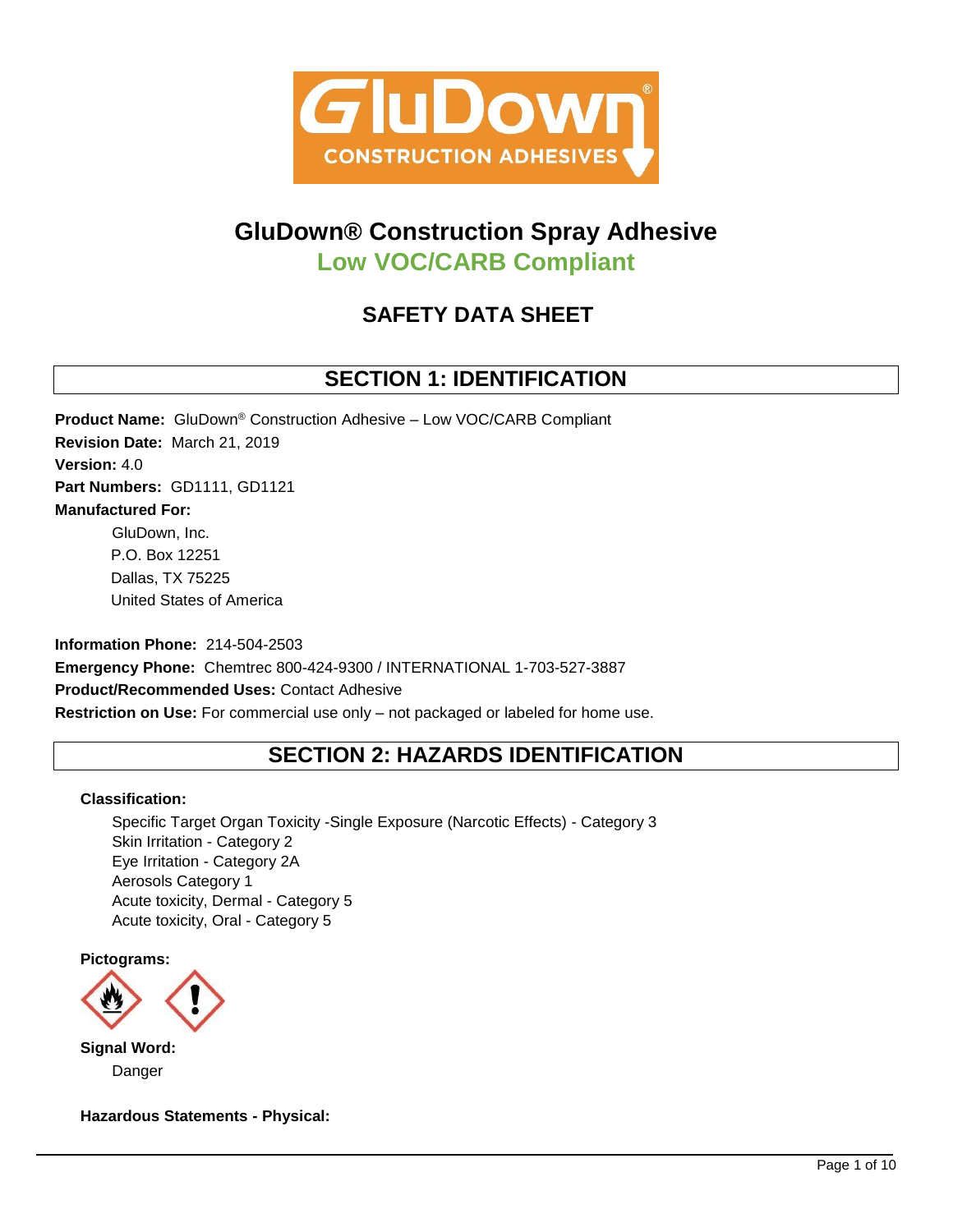H222 - Extremely flammable aerosol

H229 - Pressurized container: May burst if heated

#### **Hazardous Statements - Health:**

- H313 May be harmful in contact with skin
- H303 May be harmful if swallowed
- H319 Causes serious eye irritation
- H315 Causes skin irritation
- H336 May cause drowsiness or dizziness

### **Precautionary Statements - General:**

- P101 If medical advice is needed, have product container or label at hand.
- P102 Keep out of reach of children.
- P103 Read label before use.

#### **Precautionary Statements - Prevention:**

P210 - Keep away from heat, hot surfaces, sparks, open flames and other ignition sources. No smoking.

P211 - Do not spray on an open flame or other ignition

source. P251 - Do not pierce or burn, even after use.

- P264 Wash thoroughly after handling.
- P280 Wear protective gloves/protective clothing/eye protection/face protection.
- P261 Avoid breathing dust/fume/gas/mist/vapors/spray.
- P271 Use only outdoors or in a well-ventilated area.
- P233 Keep container tightly closed.

### **Precautionary Statements - Response:**

P312 - Call a POISON CENTER/doctor if you feel unwell.

P305 + P351 + P338 - IF IN EYES: Rinse cautiously with water for several minutes. Remove contact lenses, if present and easy to do. Continue rinsing.

- P337 + P313 If eye irritation persists: Get medical advice/attention.
- P302 + P352 IF ON SKIN: Wash with plenty of water.
- P321 For specific treatment see section 4.
- P332 + P313 If skin irritation occurs: Get medical advice/attention.
- P362 + P364 Take off contaminated clothing. And wash it before reuse.
- P304 + P340 IF INHALED: Remove person to fresh air and keep comfortable for breathing.

### **Precautionary Statements - Storage:**

- P410 + P412 Protect from sunlight. Do not expose to temperatures exceeding 50 °C/122 °F.
- P403 + P405 Store in a well-ventilated place. Store locked up.

### **Precautionary Statements - Disposal:**

P501 - Dispose of contents/container to disposal recycling center. Under RCRA it is the responsibility of the user of the product to determine at the time of disposal whether the product meets RCRA criteria for hazardous waste. Waste management should be in full compliance with federal, state and local laws.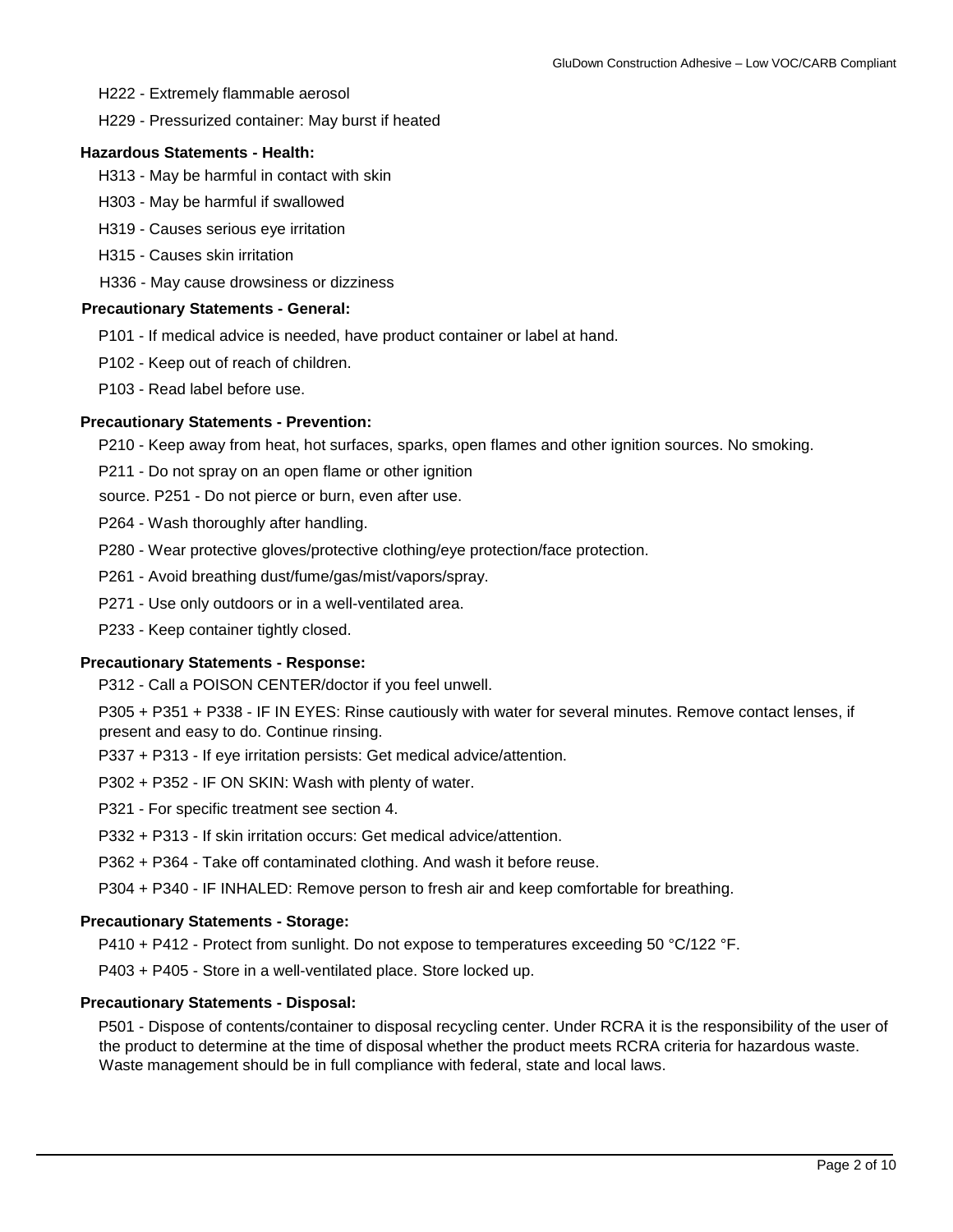# **Hazards Not Otherwise Classified (HNOC):**

None.

### **Acute toxicity of 16.26% of the mixture is unknown**

# **SECTION 3: COMPOSITION / INFORMATION ON INGREDIENT**

| <b>CAS</b>   | <b>Chemical Name</b>              | % by Weight     |  |  |  |
|--------------|-----------------------------------|-----------------|--|--|--|
|              |                                   |                 |  |  |  |
| 0000079-20-9 | <b>METHYL ACETATE</b>             | 31%-51%         |  |  |  |
| 0000074-98-6 | <b>PROPANE</b>                    | $8\% - 18\%$    |  |  |  |
| 0000106-97-8 | <b>BUTANE</b>                     | $8\% - 18\%$    |  |  |  |
| 0025038-32-8 | Isoprene-Styrene Polymer          | $5% - 11%$      |  |  |  |
| NJTSRN-6403  | <b>Terpene Resin</b><br>$3% - 7%$ |                 |  |  |  |
| NA GluDown   | Rosin ester                       | $3% - 7%$       |  |  |  |
| NA-ERAEnviro | Non Hazardous Solid               | $2\% - 4\%$     |  |  |  |
| 0003710-84-7 | DIETHYL HYDROXYLAMINE             | $0.0\% - 0.3\%$ |  |  |  |

# **SECTION 4: FIRST-AID MEASURES**

#### **Inhalation:**

Remove source of exposure or move person to fresh air and keep comfortable for breathing.

If exposed/feel unwell/concerned: Call a POISON CENTER/doctor.

Eliminate all ignition sources if safe to do so.

### **Skin Contact:**

Take off contaminated clothing, shoes and leather goods (e.g. watchbands, belts). Wash with plenty of lukewarm, gently flowing water for a duration of 15-20 minutes. If skin irritation occurs: Get medical advice/attention. Wash contaminated clothing before re-use.

IF exposed or concerned: Get medical advice/attention.

## **Eye Contact:**

Remove source of exposure or move person to fresh air. Rinse eyes cautiously with lukewarm, gently flowing water for several minutes, while holding the eyelids open. Remove contact lenses, if present and easy to do. Continue rinsing for a duration of 15-20 minutes. Take care not to rinse contaminated water into the unaffected eye or onto the face. If eye irritation persists: Get medical advice/attention.

# **Ingestion:**

Immediately call a POISON CENTER/doctor. Do NOT induce vomiting. If vomiting occurs naturally, lie on your side, in the recovery position. Do not give anything.

### **Most Important Symptoms and Effects, Acute or Delayed:**

No data available.

### **Immediate Medical Attention or Special Treatment, if necessary:**

No data available.

# **SECTION 5: FIRE-FIGHTING MEASURES**

### **Suitable Extinguishing Media:**

Dry chemical, foam, carbon dioxide is recommended. Water spray is recommended to cool or protect exposed materials or structures. Carbon dioxide can displace oxygen. Use caution when applying carbon dioxide in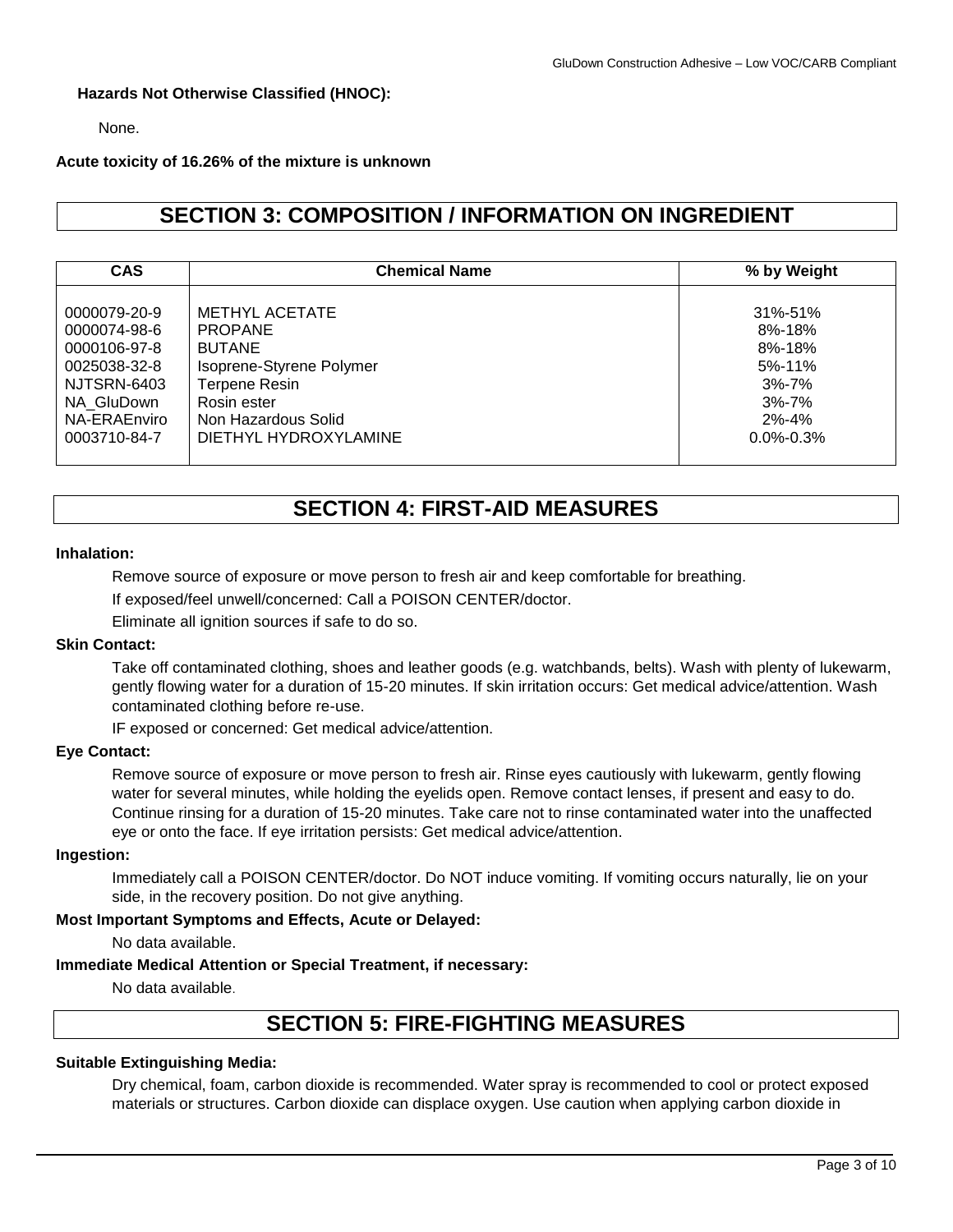confined spaces. Simultaneous use of foam and water on the same surface is to be avoided as water destroys the foam. Sand or earth may be used for small fires only.

Do not direct a solid stream of water or foam into hot, burning pools this may results in frothing and increase fire intensity.

### **Unsuitable Extinguishing Media:**

Not available.

## **Specific Hazards in Case of Fire:**

Contents under pressure. Keep away from ignition sources and open flames. Exposure of containers to extreme heat and flames can cause them to rupture often with violent force. Product is highly flammable and forms explosive mixtures with air, oxygen, and all oxidizing agents. Vapors are heavier than air and may travel along surfaces to remote ignition sources and flash back.

During a fire, irritating and highly toxic gases may be generated during combustion or decomposition. High temperatures can cause sealed containers to rupture due to a build up of internal pressures. Cool with water. Empty containers retain product residue which may exhibit hazards of material, therefore do not pressurize, cut, glaze, weld or use for any other purposes.

Container could potentially burst or be punctured upon mechanical impact, releasing flammable vapors.

### **Fire-Fighting Procedures:**

Isolate immediate hazard area and keep unauthorized personnel out. Stop spill/release if it can be done safely. Move undamaged containers from immediate hazard area if it can be done safely. Water spray may be useful in minimizing or dispersing vapors and to protect personnel. Water may be ineffective but can be used to cool containers exposed to heat or flame. Caution should be exercised when using water or foam as frothing may occur, especially if sprayed into containers of hot, burning liquid.

Dispose of fire debris and contaminated extinguishing water in accordance with official regulations.

### **Special Protective Actions:**

Wear protective pressure self-contained breathing apparatus (SCBA) and full turnout gear.

# **SECTION 6: ACCIDENTAL RELEASE MEASURES**

## **Emergency Procedure:**

ELIMINATE all ignition sources (no smoking, flares, sparks or flames in immediate area).

Do not touch or walk through spilled material.

Isolate hazard area and keep unnecessary people away. Remove all possible sources of ignition in the surrounding area. Notify authorities if any exposure to the general public or the environment occurs or is likely to occur.

If spilled material is cleaned up using a regulated solvent, the resulting waste mixture may be regulated.

### **Recommended Equipment:**

Wear liquid tight chemical protective clothing in combination with positive pressure, self-contained breathing apparatus (SCBA)

### **Personal Precautions:**

Avoid breathing vapor. Avoid contact with skin, eye or clothing. ELIMINATE all ignition sources (no smoking, flares, sparks or flames in immediate area). Do not touch damaged containers or spilled materials unless wearing appropriate protective clothing.

### **Environmental Precautions:**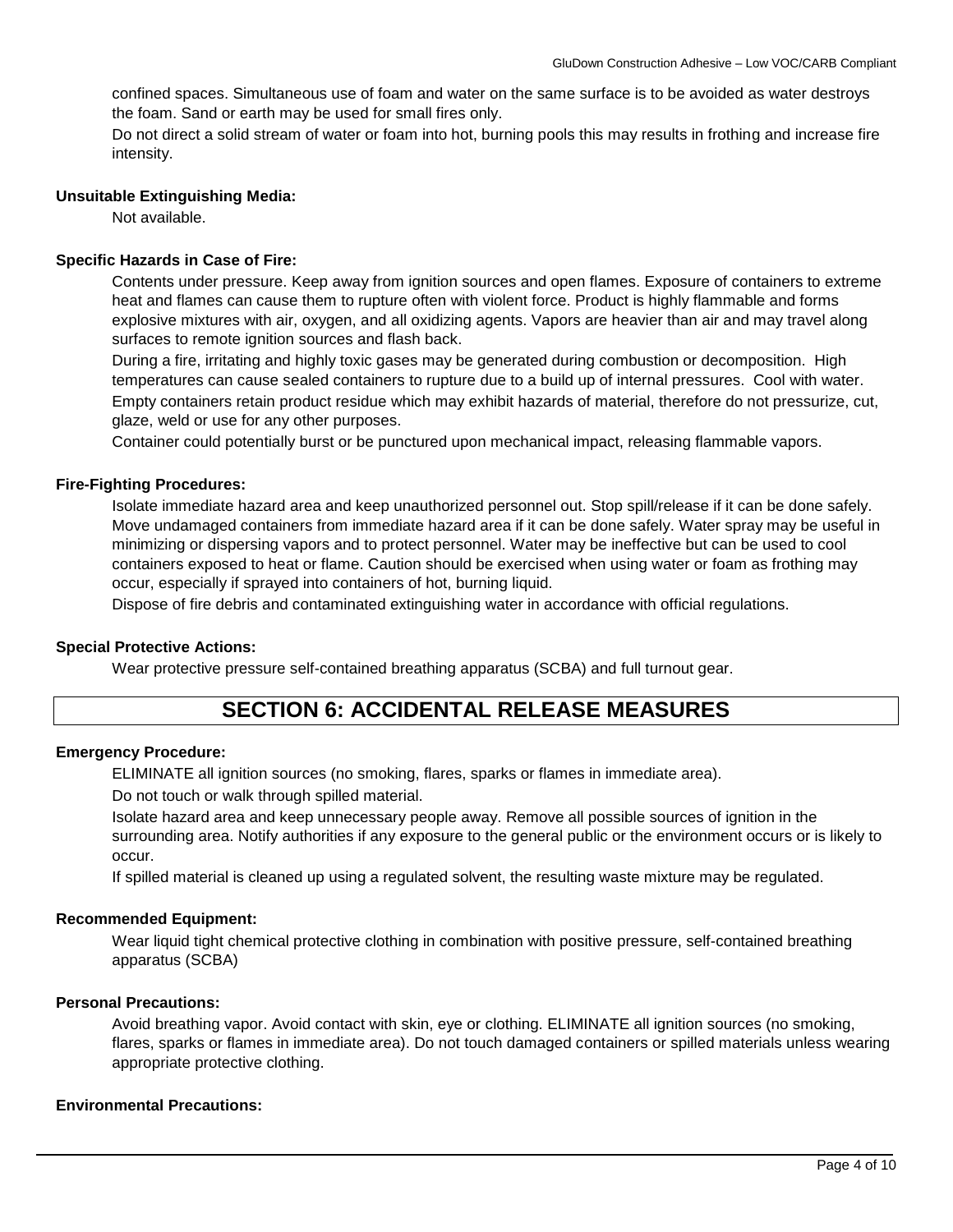Stop spill/release if it can be done safely. Prevent spilled material from entering sewers, storm drains, other unauthorized drainage systems and natural waterways by using sand, earth, or other appropriate barriers.

## **Methods and Materials for Containment and Cleaning Up:**

Absorb liquids in vermiculite, dry sand, earth or similar inert material and deposit in sealed containers for disposal.

# **SECTION 7: HANDLING AND STORAGE**

#### **General:**

Wash hands after use.

Do not get in eyes, on skin or on clothing.

Do not breathe vapors or mists.

Use good personal hygiene practices.

Eating, drinking and smoking in work areas is prohibited.

Remove contaminated clothing and protective equipment before entering eating areas.

Eyewash stations and showers should be available in areas where this material is used and stored.

### **Ventilation Requirements:**

Use only with adequate ventilation to control air contaminants to their exposure limits. The use of local ventilation is recommended to control emissions near the source.

# **Storage Room Requirements:**

Do not cut, drill, grind, weld or perform similar operations on or near containers. Do not pressurize containers to empty them.

Store at temperatures below 120°F.

# **SECTION 8: EXPOSURE CONTROLS/PERSONAL PROTECTION**

### **Eye Protection:**

Wear eye protection with side shields or goggles. Wear indirect-vent, impact and splash resistant goggles when working with liquids. If additional protection is needed for entire face, use in combination with a face shield.

### **Skin Protection:**

Use of gloves approved to relevant standards made from the following materials may provide suitable chemical protection: PVC, neoprene or nitrile rubber gloves. Suitability and durability of a glove is dependent on usage, e.g. frequency and duration of contact, chemical resistance of glove material, glove thickness, dexterity. Always seek advice from glove suppliers. Contaminated gloves should be replaced. Use of an apron and over- boots of chemically impervious materials such as neoprene or nitrile rubber is recommended to avoid skin sensitization. The type of protective equipment must be selected according to the concentration and amount of the dangerous substance at the specific workplace. Launder soiled clothes or properly disposed of contaminated material, which cannot be decontaminated.

### **Respiratory Protection:**

If engineering controls do not maintain airborne concentrations to a level which is adequate to protect worker, a respiratory protection program that meets or is equivalent to OSHA 29 CFR 1910.134 and ANSI Z88.2 should be followed. Check with respiratory protective equipment suppliers.

### **Appropriate Engineering Controls:**

Provide exhaust ventilation or other engineering controls to keep the airborne concentrations of vapors below their respective threshold limit value.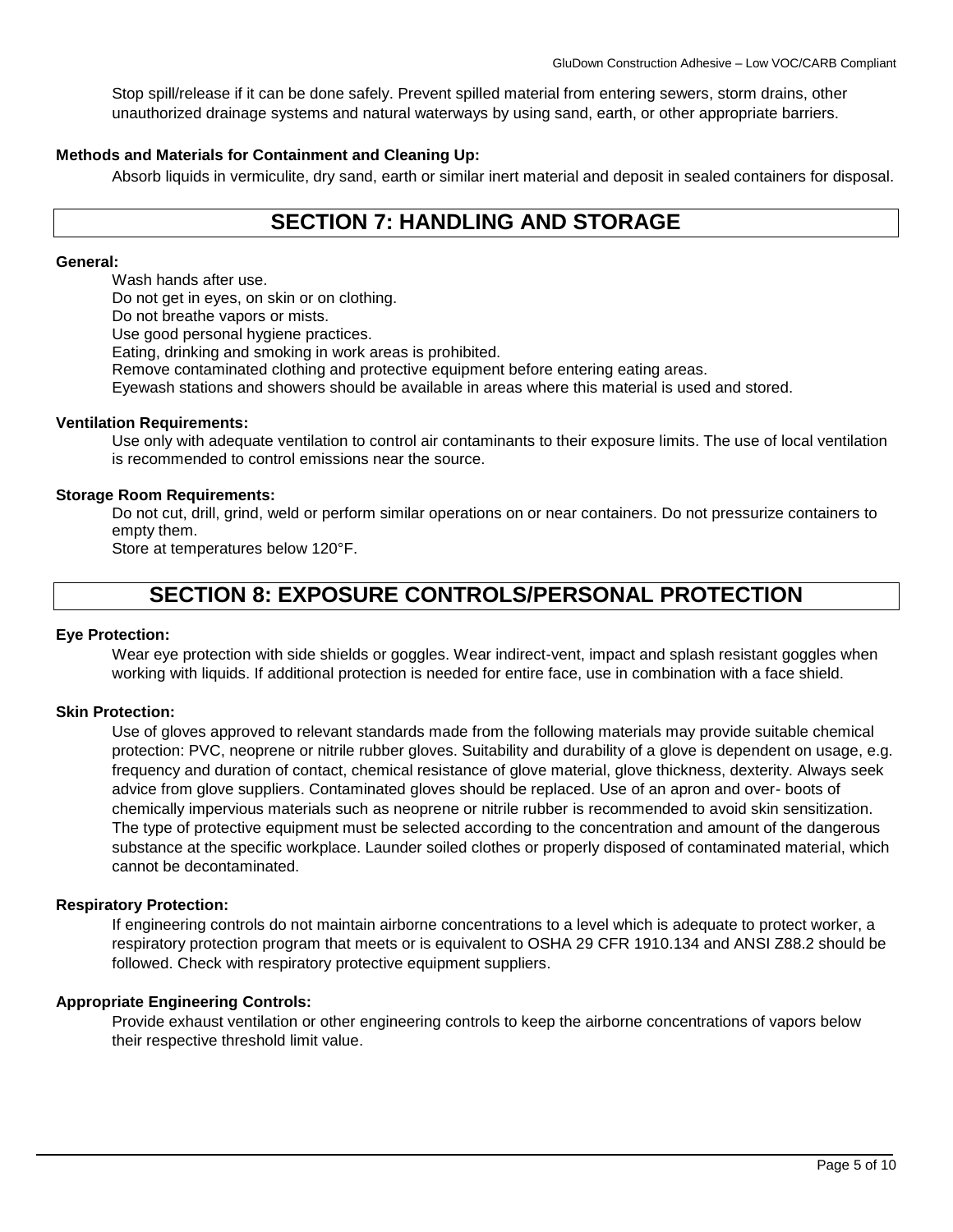#### GluDown Construction Adhesive – Low VOC/CARB Compliant

| Chemical Name                          | <b>OSHA</b><br><b>TWA</b><br>(ppm)  | <b>OSHA</b><br><b>TWA</b><br>(mg/m3)  | <b>OSHA</b><br><b>STEL</b><br>(ppm)                         | <b>OSHA</b><br><b>STEL</b><br>(mg/m3)  | OSHA-<br>Tables-<br>Z1,2,3 | <b>OSHA</b><br>Carcinogen | OSHA<br>Skin<br>designation | <b>NIOSH</b><br><b>TWA</b><br>(ppm) | NIOSH NIOSH<br><b>TWA</b><br>$(mg/m3)$ (ppm) | <b>STEL</b> | <b>NIOSH</b><br><b>STEL</b> | <b>NIOSH</b><br>$(mg/m3)$ Carcinogen |
|----------------------------------------|-------------------------------------|---------------------------------------|-------------------------------------------------------------|----------------------------------------|----------------------------|---------------------------|-----------------------------|-------------------------------------|----------------------------------------------|-------------|-----------------------------|--------------------------------------|
| <b>BUTANE</b>                          |                                     |                                       |                                                             |                                        |                            |                           |                             | 800                                 | 1900                                         |             |                             |                                      |
| <b>DIETHYL</b><br><b>HYDROXYLAMINE</b> |                                     |                                       |                                                             |                                        |                            |                           |                             |                                     |                                              |             |                             |                                      |
| <b>METHYL</b><br><b>ACETATE</b>        | 200                                 | 610                                   |                                                             |                                        | $\mathbf{1}$               |                           |                             | 200                                 | 610                                          | 250         | 760                         |                                      |
| PROPANE                                | 1000                                | 1800                                  |                                                             |                                        | $\mathbf{1}$               |                           |                             | 1000                                | 1800                                         |             |                             |                                      |
| Chemical Name                          | <b>ACGIH</b><br><b>TWA</b><br>(ppm) | <b>ACGIH</b><br><b>TWA</b><br>(mg/m3) | <b>ACGIH</b><br><b>STEL</b><br>(ppm)                        | <b>ACGIH</b><br><b>STEL</b><br>(mg/m3) |                            |                           |                             |                                     |                                              |             |                             |                                      |
| <b>BUTANE</b>                          |                                     |                                       | 1000<br>(EX)                                                |                                        |                            |                           |                             |                                     |                                              |             |                             |                                      |
| <b>DIETHYL</b><br><b>HYDROXYLAMINE</b> | $\overline{2}$                      |                                       |                                                             |                                        |                            |                           |                             |                                     |                                              |             |                             |                                      |
| <b>METHYL</b><br><b>ACETATE</b>        | 200                                 |                                       | 250                                                         |                                        |                            |                           |                             |                                     |                                              |             |                             |                                      |
| PROPANE                                |                                     |                                       | Simple<br>asphyxiant<br>(D).<br>Explosion<br>hazard<br>(EX) |                                        |                            |                           |                             |                                     |                                              |             |                             |                                      |

# **SECTION 9: PHYSICAL AND CHEMICAL PROPERTIES**

# **Physical and Chemical Properties**

| Density                   |
|---------------------------|
| Density VOC               |
| % VOC                     |
| <b>VOC Actual</b>         |
| VOC Actual                |
| Appearance                |
| Odor Threshold            |
| <b>Odor Description</b>   |
| рH                        |
| Flammability              |
| <b>Water Solubility</b>   |
| <b>Flash Point Symbol</b> |

6.51460 lb/gal 1.96377 lb/gal 30.14418% 1.96377 lb/gal 235.31898 g/l Amber web spray N.A. Pungent solvent N.A. N.A. N.A. N.A.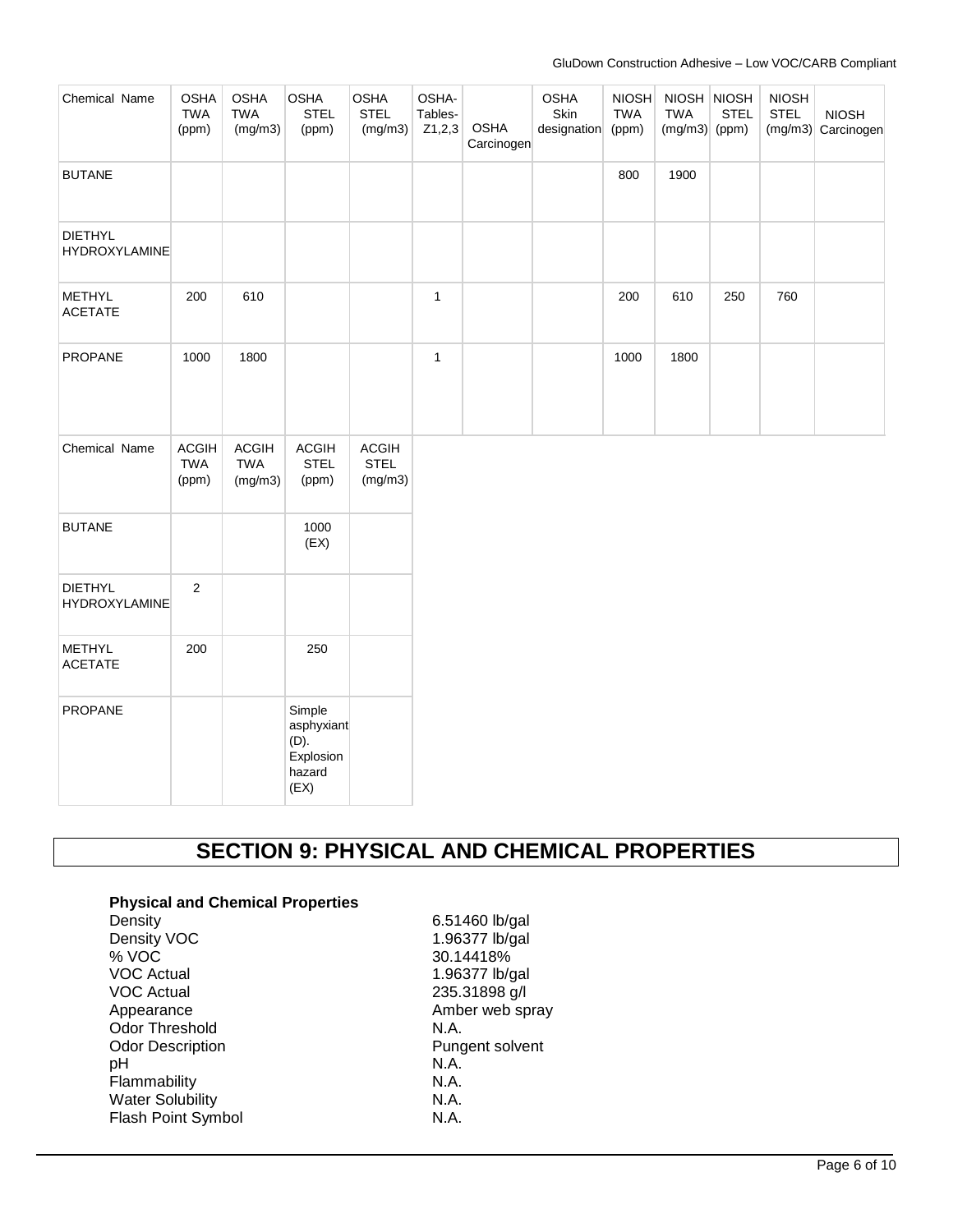| <b>Flash Point</b>             | N.A. |
|--------------------------------|------|
| Viscosity                      | N.A. |
| Lower Explosion Level          | N.A. |
| <b>Upper Explosion Level</b>   | N.A. |
| Vapor Pressure                 | N.A. |
| <b>Vapor Density</b>           | N.A. |
| <b>Freezing Point</b>          | N.A. |
| <b>Melting Point</b>           | N.A. |
| Low Boiling Point              | N.A. |
| <b>High Boiling Point</b>      | N.A. |
| <b>Auto Ignition Temp</b>      | N.A. |
| <b>Evaporation Rate</b>        | N.A. |
| VOC Composite Partial Pressure | N.A. |
|                                |      |

# **SECTION 10: STABILITY AND REACTIVITY**

# **Stability:**

Stable under normal storage and handling conditions.

# **Conditions to Avoid:**

Avoid heat, sparks, flame, high temperature and contact with incompatible materials.

Dropping containers may cause bursting.

# **Hazardous Reactions/Polymerization:**

Will not occur

# **Incompatible Materials:**

Avoid strong oxidizers, reducers, acids, and alkalis.

#### **Hazardous Decomposition Products:**

No data available.

# **SECTION 11: TOXICOLOGICAL INFORMATION**

### **Likely Route of Exposure**

Inhalation, ingestion, skin absorption.

## **Skin Corrosion/Irritation:**

Prolonged or repeated contact with this product may dry and/or defat the skin. This product may be harmful if it is absorbed through the skin.

Causes skin irritation

### **Serious Eye Damage/Irritation:**

Eye contact may lead to permanent damage if not treated promptly. Liquid or vapors may irritate the eyes. Symptoms may include stinging, tearing, redness, swelling, and blurred vision. Eye contact may lead to permanent damage if not treated promptly. Causes serious eye irritation

# **Respiratory/Skin Sensitization:**

No Data Available

# **Germ Cell Mutagenicity:**

No Data Available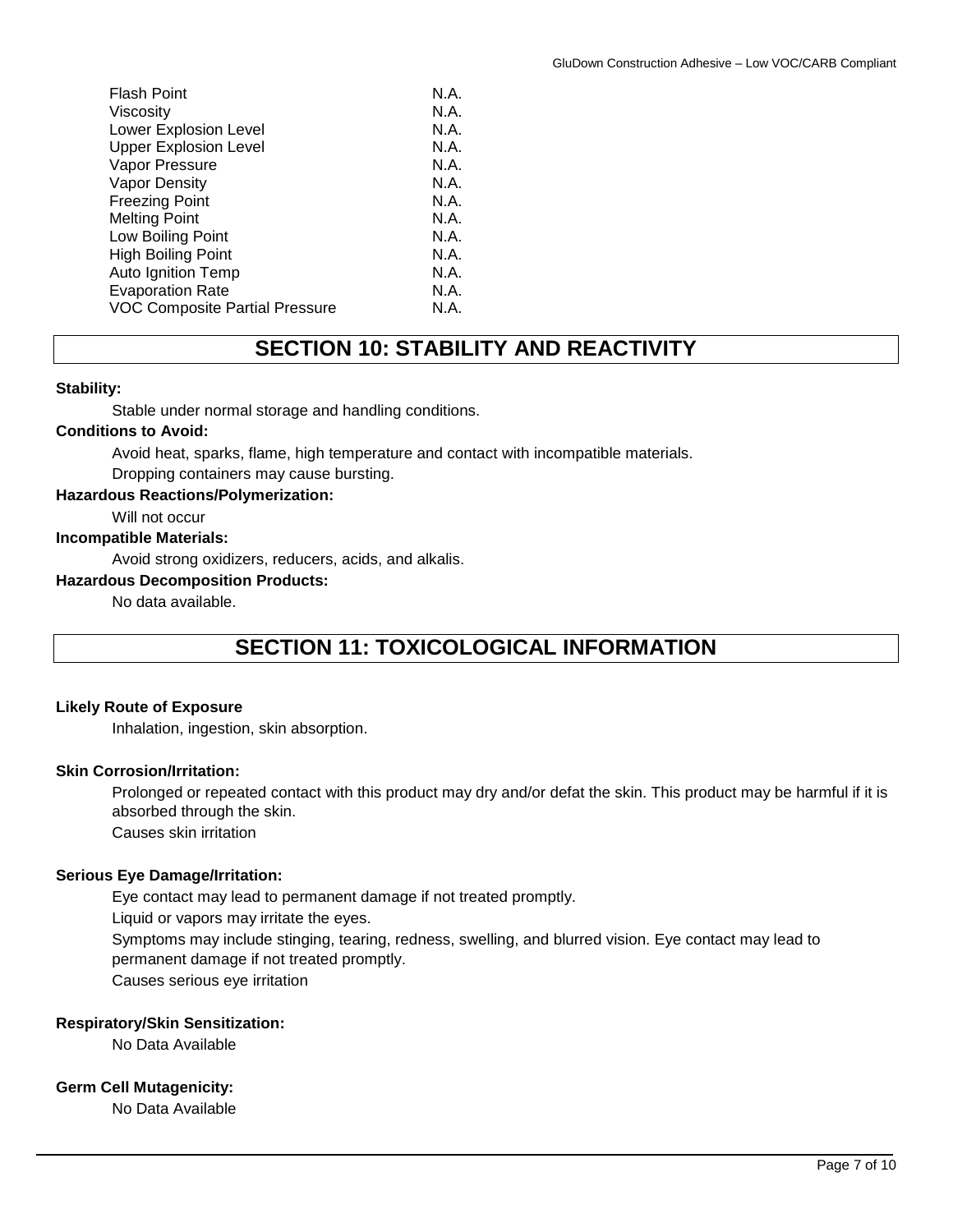# **Carcinogenicity:**

No Data Available

# **Reproductive Toxicity:**

No Data Available

## **Specific Target Organ Toxicity - Single Exposure:**

May cause drowsiness or dizziness

## **Specific Target Organ Toxicity - Repeated Exposure:**

Causes damage to organs through prolonged or repeated exposure.

# **Aspiration Hazard:**

No Data Available

# **Acute Toxicity:**

If inhaled, may cause dizziness, nausea, upper respiratory irritation, drowsiness, mental depression or narcosis, difficulty in breathing, irregular heart beats.

May be harmful in contact with skin.

May be harmful if swallowed.

# 0000106-97-8 BUTANE

LC50 (mouse): 20200 ppm (481000mg/mg3) (4-hour exposure); cited as mg/L (2-hour exposure) (9) LC50 (rat): 276000 ppm (658000mg/mg3) (4-hour exposure); cited as 658 mg/L (4-hour exposure) (9)

0000079-20-9 METHYL ACETATE LC50 (rat): 16000-32000 ppm (4-hour exposure) (9) LD50 (oral, rat): greater than 5000 mg/kg (4) LD50 (oral, rabbit): 3700 mg/kg (cited as 50 millimols/kg) (10) LD50 (skin, rabbit): greater than 5000 mg/kg (4)

# **SECTION 12: ECOLOGICAL INFORMATION**

### **Toxicity:**

No Data Available

**Persistence and Degradability:** 

No data available.

# **Bio-accumulative Potential:**

No data available.

# **Mobility in Soil:**

No data available.

# **Other Adverse Effects:**

No data available.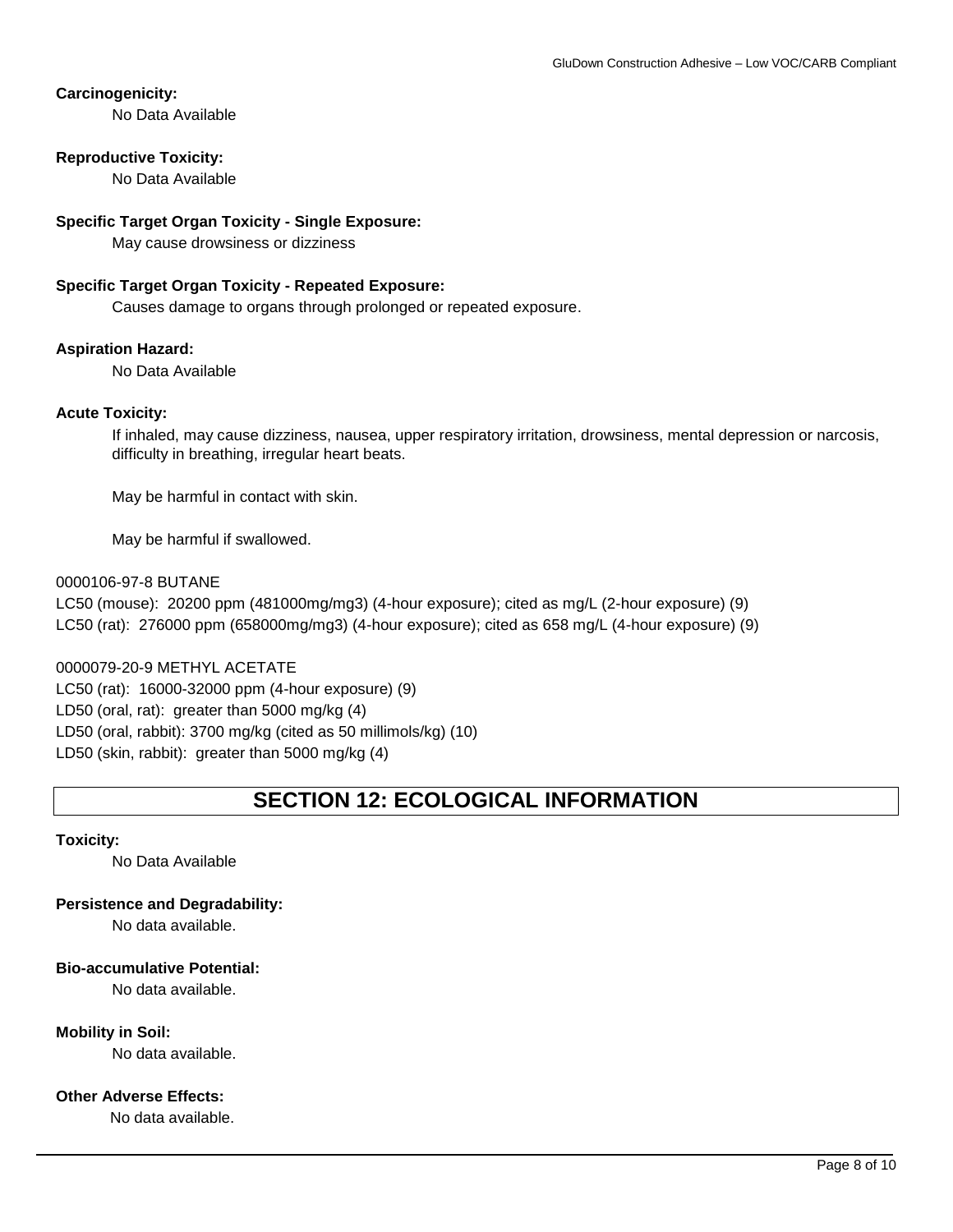# **SECTION 13: DISPOSAL CONSIDERATIONS**

# **Waste Disposal:**

Under RCRA it is the responsibility of the user of the product to determine at the time of disposal whether the product meets RCRA criteria for hazardous waste. Waste management should be in full compliance with federal, state and local laws.

Empty Containers retain product residue which may exhibit hazards of material, therefore do not pressurize, cut, glaze, weld or use for any other purposes. Return drums to reclamation centers for proper cleaning and reuse.

# **SECTION 14: TRANSPORT INFORMATION**

# **U.S. DOT Information:**

Ground Transportation: (Continental United States, Canada & Mexico): Limited Quantity

# **IMDG Information:**

Shipping Name: Aerosols UN/NA #: 1950 Hazard Class: 2.1 Required Placard: Limited Quantity Marine Pollutant: No data available

# **IATA Information:**

We do NOT recommend this product to be shipped via air. It would need to be repacked by an authorized packing company and the DG would have to be completed by a licensed hazardous material shipping company.

# **SECTION 15: REGULATORY INFORMATION**

| CAS          | <b>Chemical Name</b>                   | $%$ By<br>Weight | <b>Regulation List</b>               |
|--------------|----------------------------------------|------------------|--------------------------------------|
| 0000079-20-9 | <b>METHYL ACETATE</b>                  | 31%-51%          | DSL, SARA312, VOC_exempt, TSCA       |
| 0000074-98-6 | <b>PROPANE</b>                         | 8%-18%           | Canada_NPRI, DSL, SARA312, VOC, TSCA |
| 0000106-97-8 | <b>BUTANE</b>                          | 8%-18%           | Canada_NPRI, DSL, SARA312, VOC, TSCA |
| 0025038-32-8 | Isoprene-Styrene<br>Polymer            | 5%-11%           | DSL, SARA312, TSCA                   |
| NA-ERAEnviro | Non Hazardous Solid                    | 2%-4%            | SARA312                              |
| 0003710-84-7 | <b>DIETHYL</b><br><b>HYDROXYLAMINE</b> | $0.0\% - 0.3\%$  | DSL, SARA312, VOC, TSCA              |